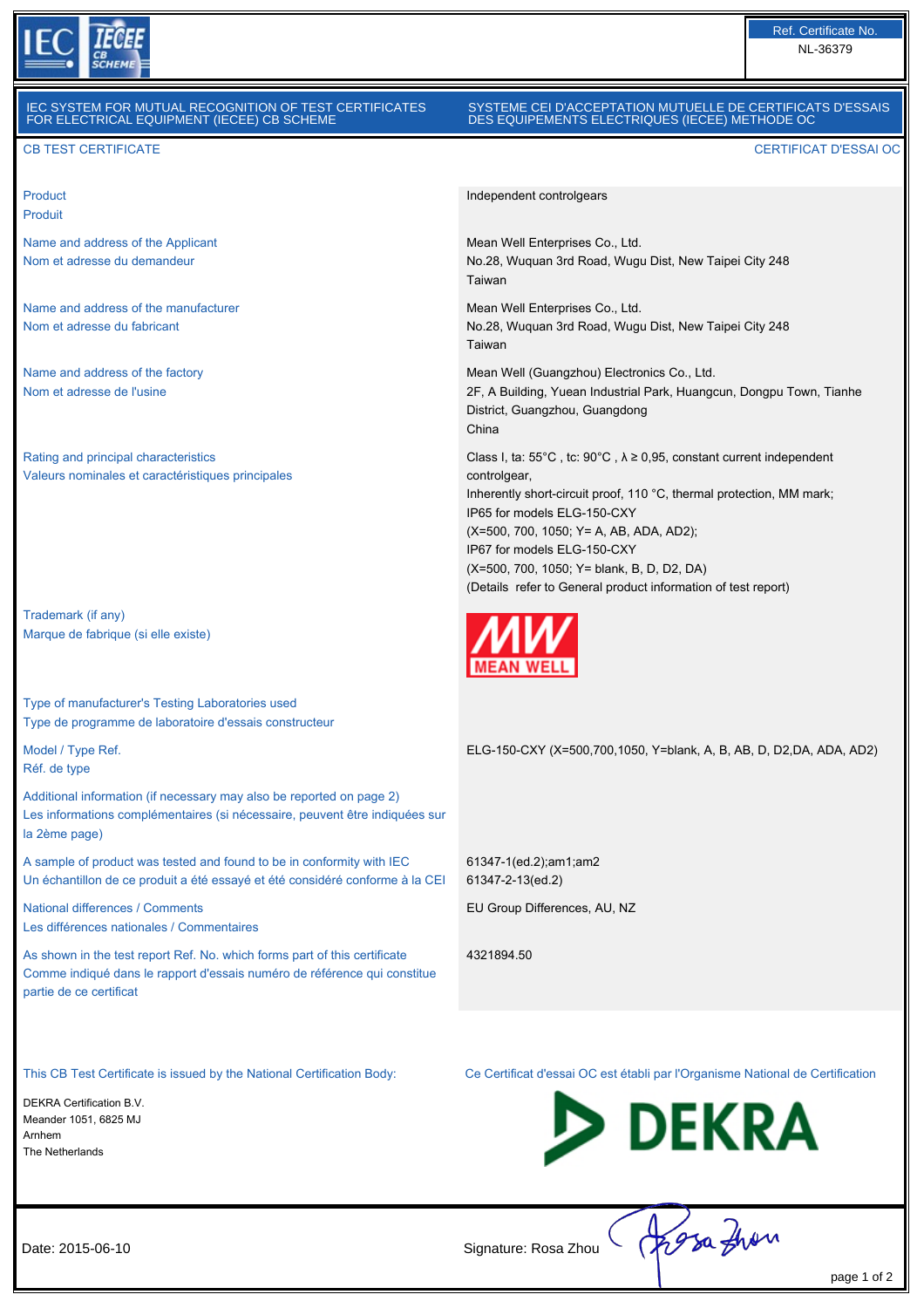

### SYSTEME CEI D'ACCEPTATION MUTUELLE DE CERTIFICATS D'ESSAIS DES EQUIPEMENTS ELECTRIQUES (IECEE) METHODE OC

Ref. Certificate No. NL-36379

Additional factory

Mean Well Enterprises Co., Ltd.

No.28, Wuquan 3 rd, Wugu Dist, New Taipei City 248 Taiwan

Suzhou Mean Well Technology Co., Ltd

No. 77, Jian-min Road, Dong-qiao, Pan-yang Ind. Park, Huang-dai Town, Xiang-cheng Dist, Suzhou, 215152 Jiangsu China

DEKRA Certification B.V. Meander 1051, 6825 MJ Arnhem The Netherlands





Date: 2015-06-10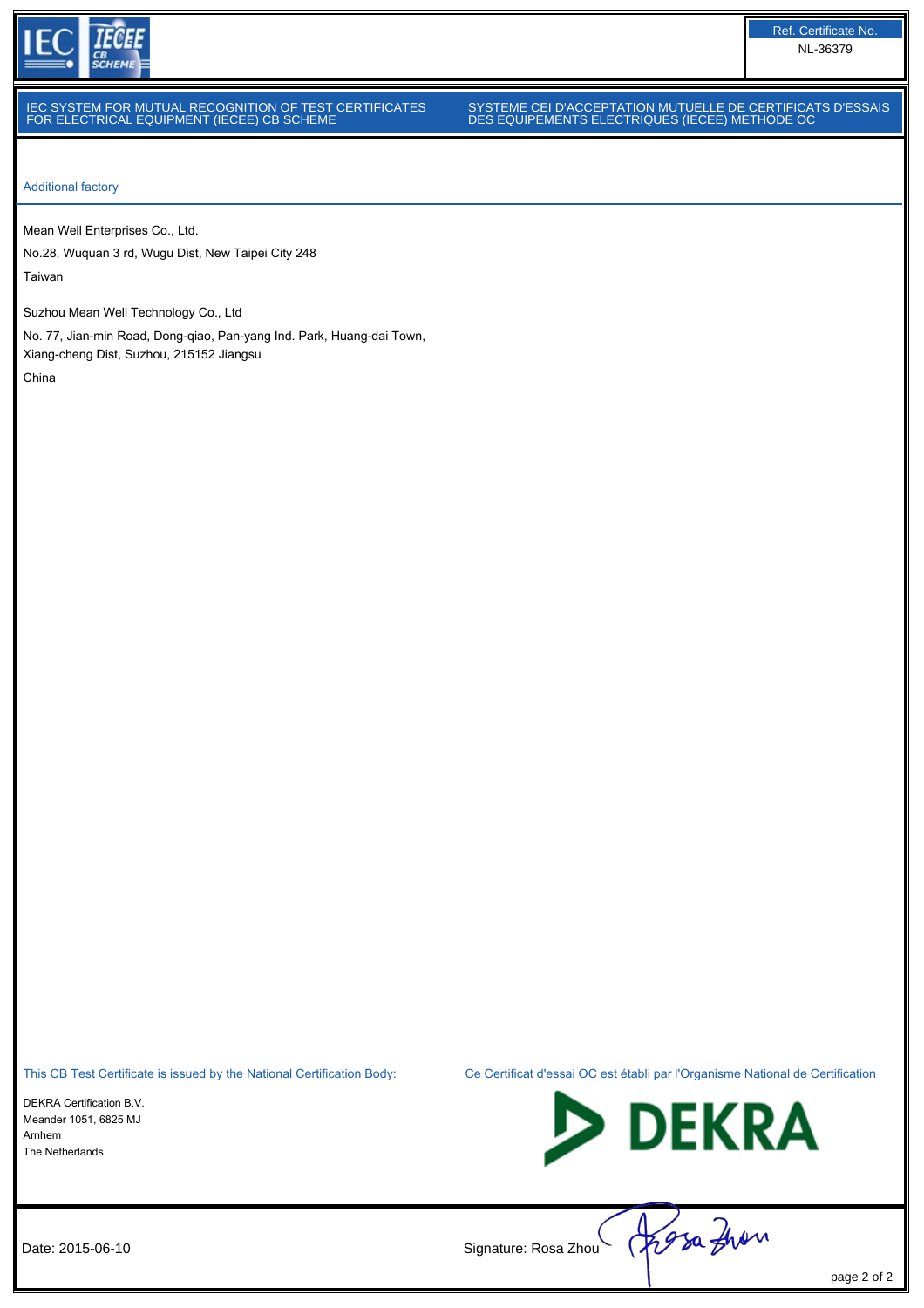

#### SYSTEME CEI D'ACCEPTATION MUTUELLE DE CERTIFICATS D'ESSAIS DES EQUIPEMENTS ELECTRIQUES (IECEE) METHODE OC

# CB TEST CERTIFICATE CERTIFICAT D'ESSAI OC

Product Produit

Name and address of the Applicant Nom et adresse du demandeur

Name and address of the manufacturer Nom et adresse du fabricant

Name and address of the factory Nom et adresse de l'usine

Rating and principal characteristics Valeurs nominales et caractéristiques principales

Trademark (if any) Marque de fabrique (si elle existe)

Type of manufacturer's Testing Laboratories used Type de programme de laboratoire d'essais constructeur

Model / Type Ref. Réf. de type

Additional information (if necessary may also be reported on page 2)

Les informations complémentaires (si nécessaire, peuvent être indiquées sur la 2ème page)

A sample of product was tested and found to be in conformity with IEC

Un échantillon de ce produit a été essayé et été considéré conforme à la CEI

Independent controlgears Mean Well Enterprises Co., Ltd. No. 28, Wuquan 3rd Road, Wugu Dist, New Taipei City 248 Taiwan

Mean Well Enterprises Co., Ltd. No. 28, Wuquan 3rd Road, Wugu Dist, New Taipei City 248 Taiwan

Mean Well (Guangzhou) Electronics Co., Ltd. 2F, A Building, Yuean Industrial Park, Huangcun, Dongpu Town, Tianhe District, Guangzhou, Guangdong China

Class I, ta: 55 °C, tc: 90 °C, λ: 0,95, Independent controlgears, Inherently short-circuit proof, 110 °C, thermal protection; MM mark, ELG-150-CXY (X=1400, 1750, 2100, Y=blank, A, B, AB, D, D2,DA, ADA, AD2): Constant current ELG-150-XY (X=12, 24, 36, 42, 48, 54, Y=blank, A, B, AB, D, D2,DA, ADA, AD2): Constant voltage IP65 for model ELG-150-CXY (X=1400, 1750, 2100, Y=A, AB, ADA, AD2), ELG-150-XY (X=12, 24, 36, 42, 48, 54, Y=A, AB, ADA, AD2) IP67 for model ELG-150-CXY (X=1400, 1750, 2100, Y= blank, B, D, D2, DA), ELG-150-XY (X=12, 24, 36, 42, 48, 54, Y= blank, B, D, D2, DA) (Details refer to general product information of test report)



ELG-150-CXY (X=1400, 1750, 2100, Y=blank, A, B, AB, D, D2, DA, ADA, AD2) ELG-150-XY (X=12, 24, 36, 42, 48, 54, Y=blank, A, B, AB, D, D2, DA, ADA, AD2)

61347-1(ed.2);am1;am2 61347-2-13(ed.2)

DEKRA Certification B.V. Meander 1051, 6825 MJ Arnhem The Netherlands

This CB Test Certificate is issued by the National Certification Body: Ce Certificat d'essai OC est établi par l'Organisme National de Certification



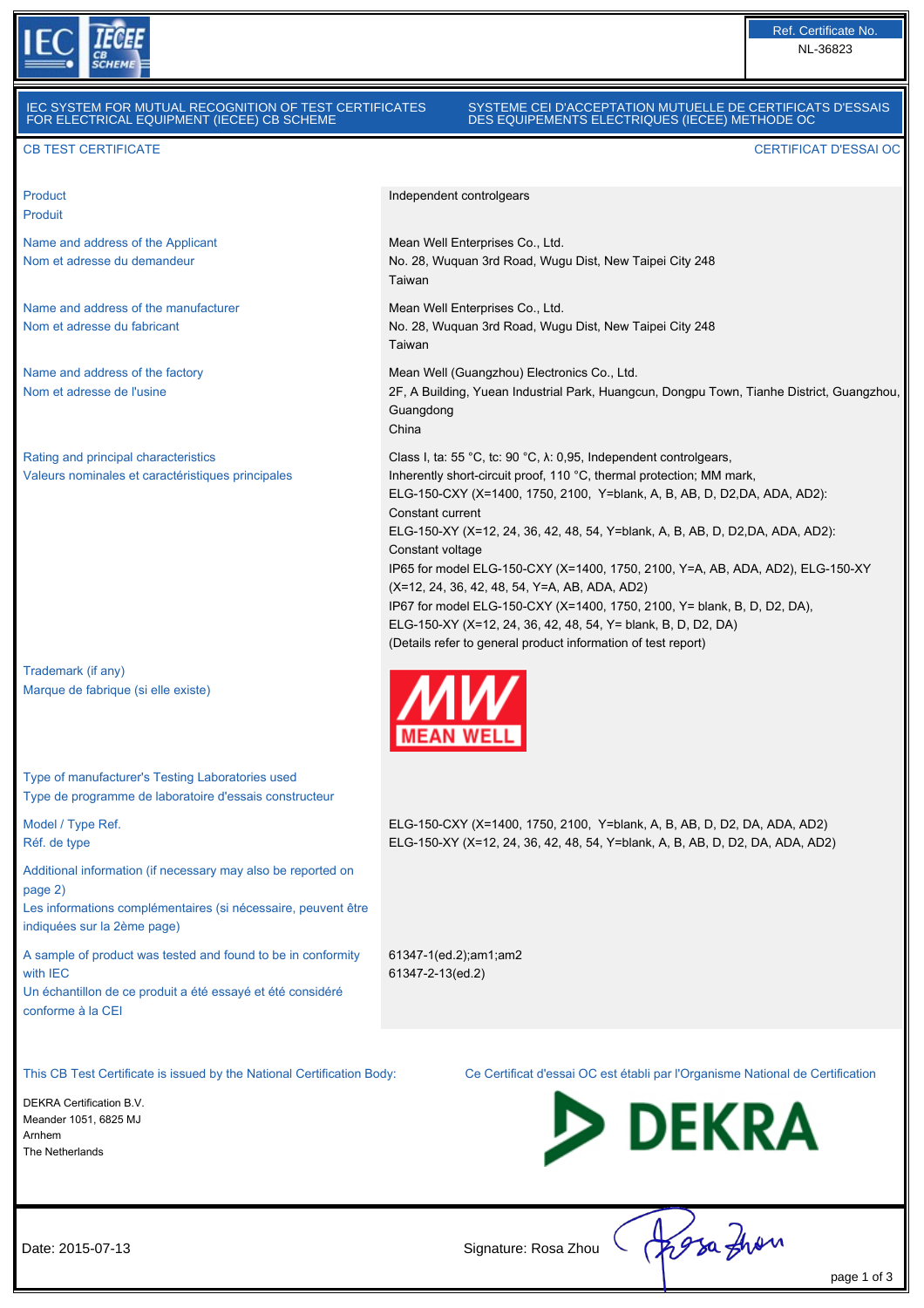

qui constitue partie de ce certificat

#### IEC SYSTEM FOR MUTUAL RECOGNITION OF TEST CERTIFICATES FOR ELECTRICAL EQUIPMENT (IECEE) CB SCHEME SYSTEME CEI D'ACCEPTATION MUTUELLE DE CERTIFICATS D'ESSAIS DES EQUIPEMENTS ELECTRIQUES (IECEE) METHODE OC National differences / Comments Les différences nationales / Commentaires EU Group Differences, AU, NZ As shown in the test report Ref. No. which forms part of this certificate Comme indiqué dans le rapport d'essais numéro de référence 4322880.50

This CB Test Certificate is issued by the National Certification Body: Ce Certificat d'essai OC est établi par l'Organisme National de Certification

DEKRA Certification B.V. Meander 1051, 6825 MJ Arnhem The Netherlands



Date: 2015-07-13 Signature: Rosa Zhou